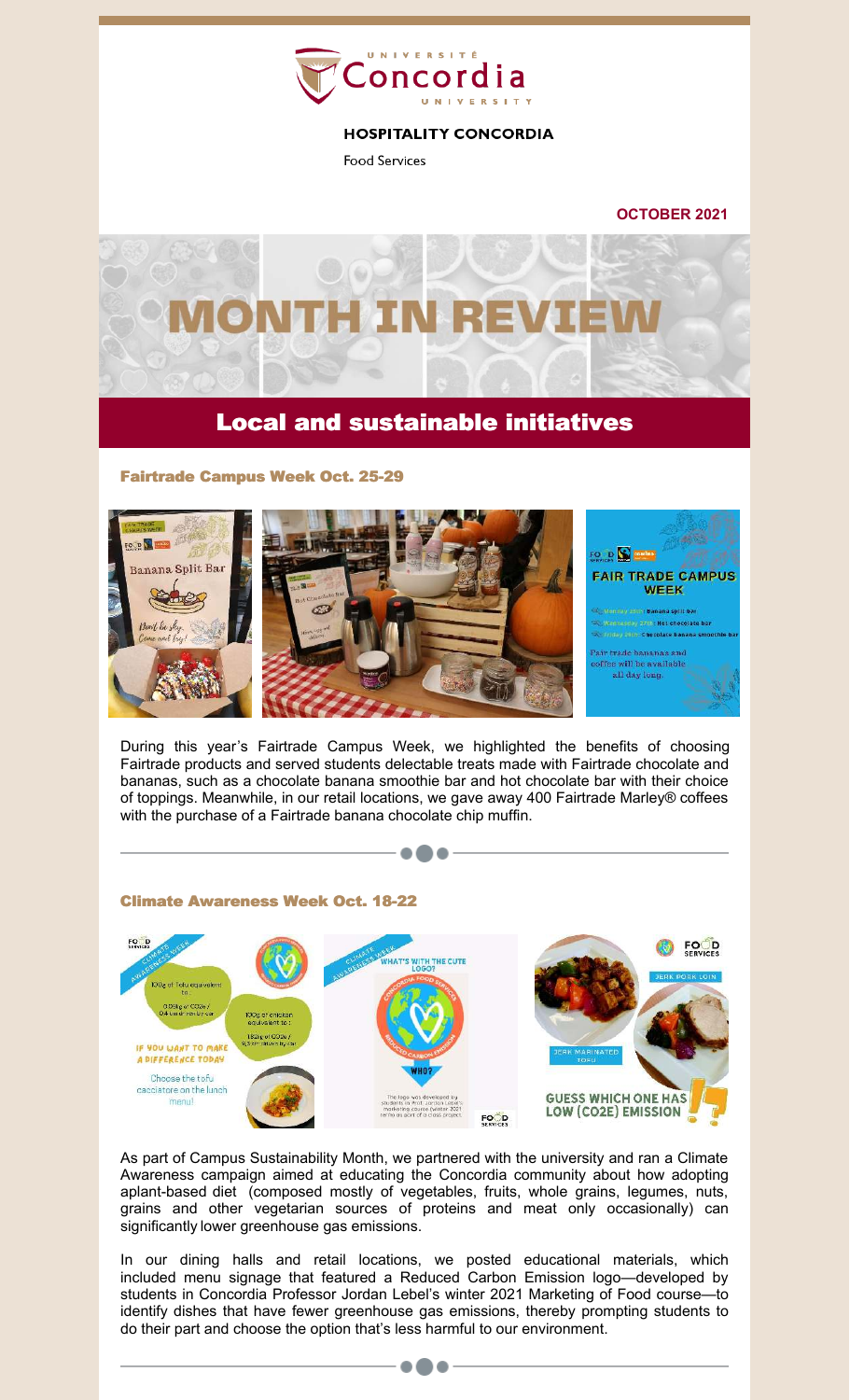### Field trip to Macdonald Campus Farm yields an abundance of produce





On Oct. 7, Concordia Food Services and Hospitality Concordia team members basked in the warm weather and visited a grower at McGill University's Macdonald Campus Farm, one of our key local suppliers from which we purchase fresh produce from July to November. Food services staff members made off with squash, peppers, tomatoes, onions, and watermelons, and incorporated them into several dishes served in both our dining halls and retail locations.

---

### Why eating products made with crickets adds a skip to your step



In our dining halls, we raised awareness about how alternative and sustainable protein sources from plants and insects can spike your energy levels. To drive home the message, we featured Montreal-based sports and nutrition supplier näak—the first to produce an energy bar made with cricket powder—and handed out 400 samples of salted caramel, vanilla, energy waffles.

# National Seafood Month: drawing attention to certified sustainable products

...





For National Seafood Month in October, our dining halls highlighted Marine Steward Council (MSC)-certified products accompanied by promotional signage that explained why eating this certified sustainable option contributes to maintaining the health of our oceans and protecting seafood supplies for future generations. In fact, most of our recipes contain seafood drawn from sustainable sources that are certified by third-party organizations, such as MSC or Ocean Wise.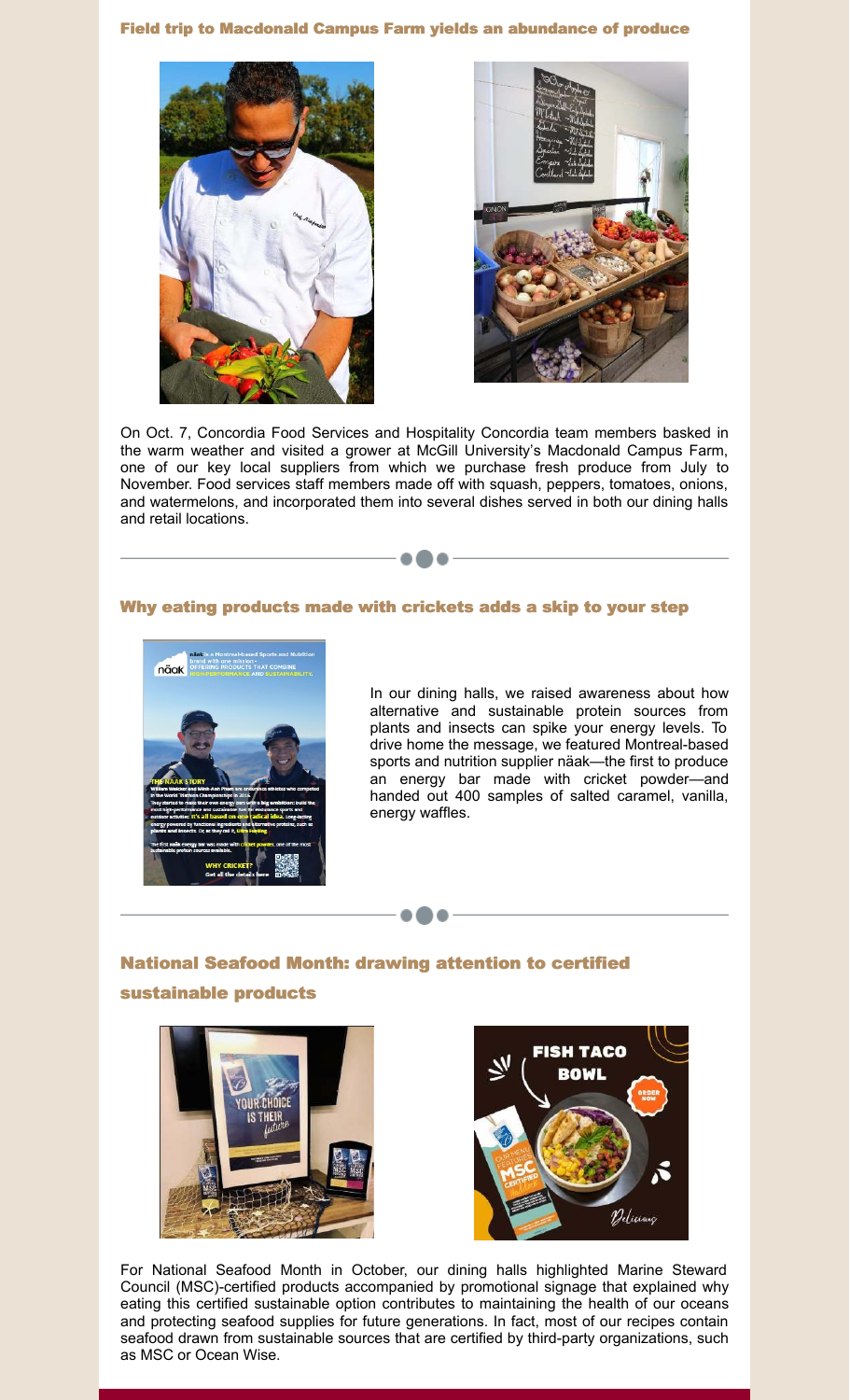## Retail

### Rewarding a 15-minute break with a free cup of joe



On Oct. 6, we ran a marketing campaign called Take : 15, which called on Concordia community members to take a 15-minute break for the sake of their mental wellbeing and enjoy a free cup of coffee at our Le Marché Express retail locations. We proudly distributed 130 Fairtrade Marley® coffees.

## Special events

- o @ o

### Turkey with all the fixins on Canadian Thanksgiving

On October 11, students took part in a traditional Canadian Thanksgiving and feasted on these yummy dishes:

#### **Grey Nuns Dining Hall:**

Dijon and maple roasted ham Rosemary Gravy Tofu, squash, sweet potatoes, pecans and chickpeas casserole Roasted garlic mashed potatoes Sautéed Rainbow carrots and green beans

#### **Buzz Dining Hall:**

Roasted Turkey breast Thyme and rosemary gravy Seven grain rice Lentils Shepherd's pie Roasted vegetables medley



Halloween: how sweet it was





Halloween festivities got underway on October 24, when students took part in a pumpkincarving contest, after which the Concordia community voted for their favourite carved pumpkin on social media. On October 29, students attended a party organized by residence life and snacked on 100 cookies, soft drinks and Fairtrade hot chocolate—all courtesy of food services. And on Halloween day, our staff members wore costumes, decorated the dining halls and announced the winner of the pumpkin-carving contest, which drew 62 votes.

...